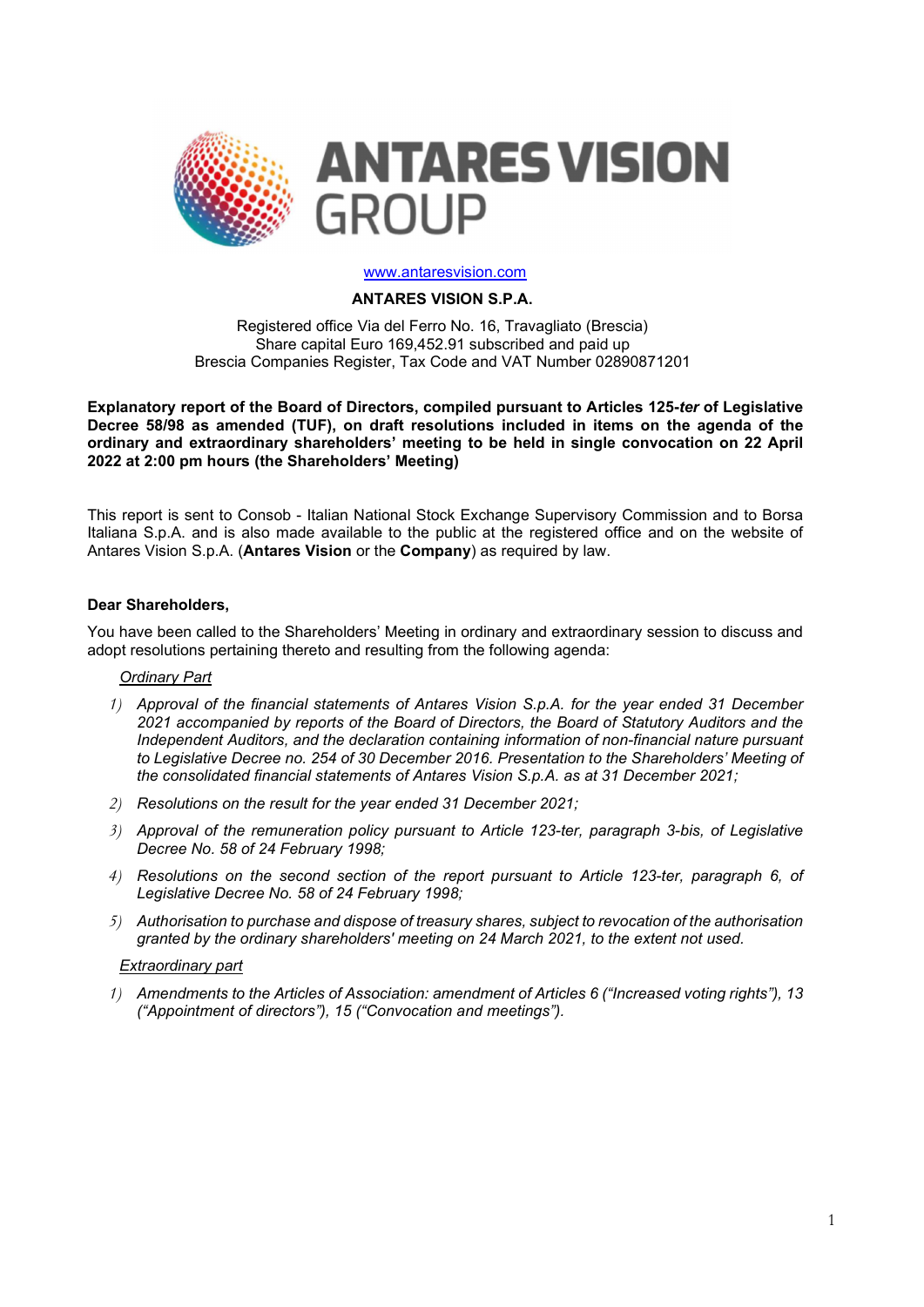# ORDINARY PART

Explanatory report of the Board of Directors on item 3 on the agenda of the Shareholders' Meeting in ordinary session to be held in a single convocation on 22 April 2022, compiled pursuant to Article 125-ter of the Italian Consolidated Law on Finance (TUF)

Approval of the remuneration policy pursuant to Article 123-ter, paragraph 3-bis, of Legislative Decree No. 58 of 24 February 1998.

# Dear Shareholders,

With reference to the third item on the agenda of the Shareholders' Meeting, the Board of Directors submits for your attention, pursuant to Article 123-ter, paragraph 3-bis, of the Italian Consolidated Law on Finance (TUF), the first section of the "Report on Remuneration and Remuneration Policy" of Antares Vision, compiled pursuant to the said Article of the TUF and Article 84-quater of Consob Regulation No. 11971/1999, which sets out the Company's policy on the remuneration of members of the management and control bodies, general managers and managers with strategic responsibilities, as well as the procedures used for the adoption and implementation of this policy.

Shareholders may consult the "Report on remuneration and remuneration policy" which, in compliance with applicable legislation, will be made available to the public at the Company's registered office, on the Company website at www.antaresvision.com, on the website of Borsa Italiana S.p.A. and on the NIS/Storage authorised storage mechanism available on the website www.1info.it, at least 21 days prior to the date set for the Shareholders' Meeting.

Note that Shareholders, pursuant to Article 123-ter, paragraph 3-bis, of the Italian Consolidated Law on Finance (TUF), will be required to adopt the resolution on Section I of the Report with a binding vote. The outcome of voting will be made available to the public by the statutory deadlines, pursuant to Article 125 quater, paragraph 2, of the Italian Consolidated Law on Finance (TUF).

The Shareholders' Meeting is therefore invited to approve the following motion:

"The Ordinary Shareholders' Meeting of Antares Vision S.p.A., having examined the first section of the Report on remuneration and remuneration policy, compiled by the Board of Directors pursuant to Article 123-ter of Legislative Decree 58/1998 and other applicable legislation,

# RESOLVES

1. to approve Section I of the Report, which sets out the remuneration policy adopted by the Company".